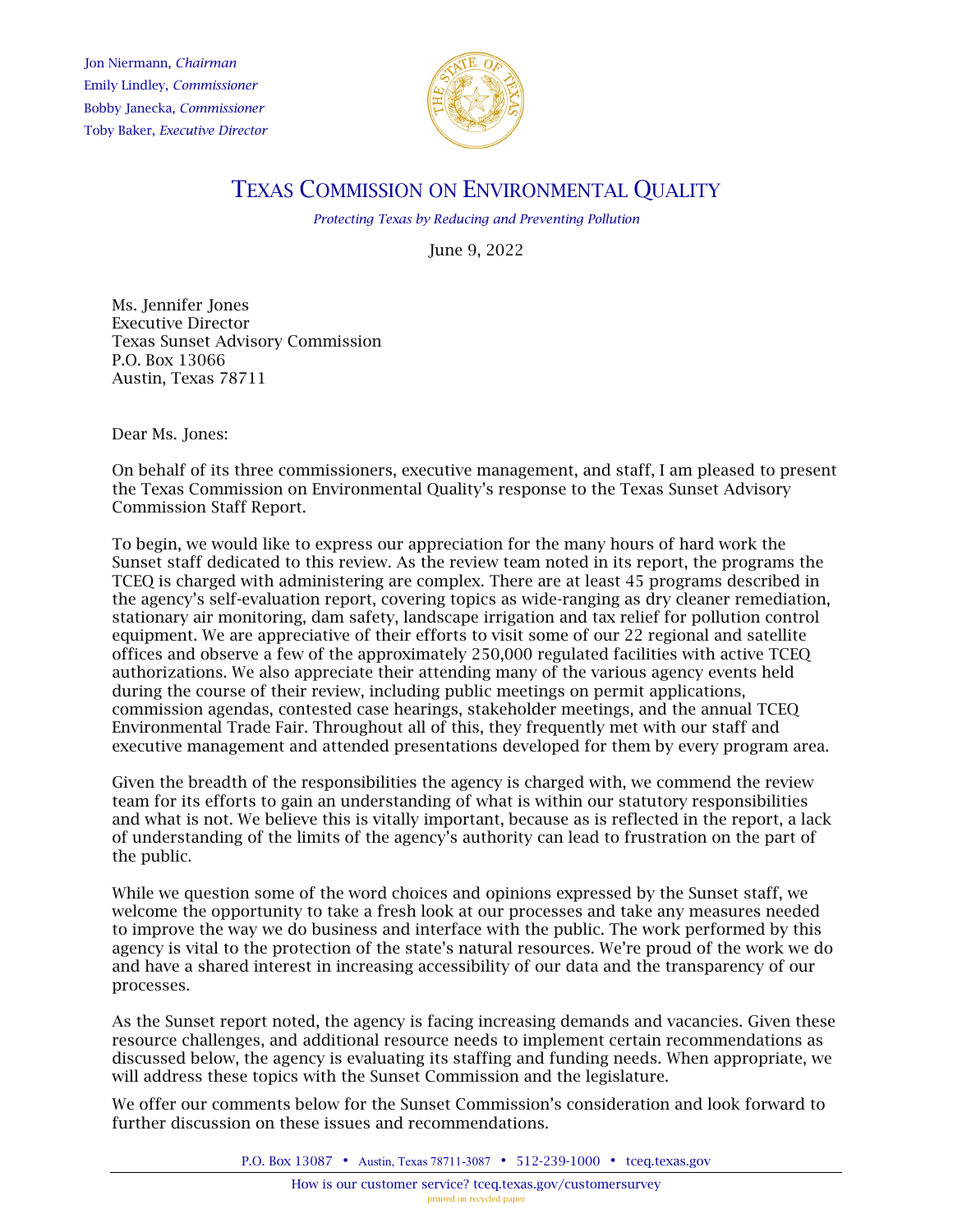### 1 TCEQ's Policies and Processes Lack Full Transparency and Opportunities for Meaningful Public Input, Generating Distrust and Confusion Among Members of the Public.

1.1 Statutory - Clarify statute to require public meetings on permits to be held both before and after the issuance of the final draft permit.

 TCEQ defers to the legislature on this recommendation. Based on its wording, TCEQ assumes opportunity for a public meeting on such applications, which is generally held after the draft additional funds to support a meeting facilitator, staff time and travel expenses. the recommendation is directed at case-by-case permit applications, which are subject to two notices. An initial notice is made after the application is declared administratively complete and the second notice issues once the draft permit has been prepared. Currently, there is an permit is issued. In addition, there is a right to a contested case hearing for persons or entities that demonstrate they are an affected person. The agency anticipates that requiring another public meeting (i.e., when the application is administratively complete) would increase the permit processing timeframes. Further, that early in the process, TCEQ will not have developed a working knowledge of the permit application. Because of this, staff may be unable to answer questions from the public, which can lead to frustration. The agency anticipates a request for

1.2 Management Action - Direct the commission to vote in a public meeting on key foundational policy decisions that establish how staff approach permitting and other regulatory actions.

 TCEQ is neutral on this recommendation. The agency will review processes to determine areas where the Commission has an opportunity to publicly adopt policy standards.

 to make affected person determinations. 1.3 Direct TCEQ to develop a guidance document to explain how it uses the factors in rule

TCEQ is neutral on this recommendation. The agency will develop a guidance document that supports affected person status as defined by statute and rule.

1.4 Direct TCEQ to adopt a policy guiding its rule review process to ensure that identified deficiencies in the rules are addressed.

 it on the agency's webpage. A copy will be provided to the Sunset Commission by April 12, TCEQ agrees with this recommendation. The agency will adopt a rule review process and post 2023.

1.5 Direct TCEQ to review and update its website to improve accessibility and functionality.

 and incorporating responsive design. Additional funding and resources will be needed to TCEQ agrees with this recommendation. The agency has made strides to improve the public's interaction through its website, such as moving to web-based technology, improving navigation, implement this recommendation.

1.6 Direct TCEQ to evaluate its current use of advisory committees to provide more public involvement in rulemaking and other decision-making processes, and continue advisory committees by rule, as appropriate.

 committees and amend associated rules, as appropriate. TCEQ is neutral on this recommendation. The agency will evaluate its use of advisory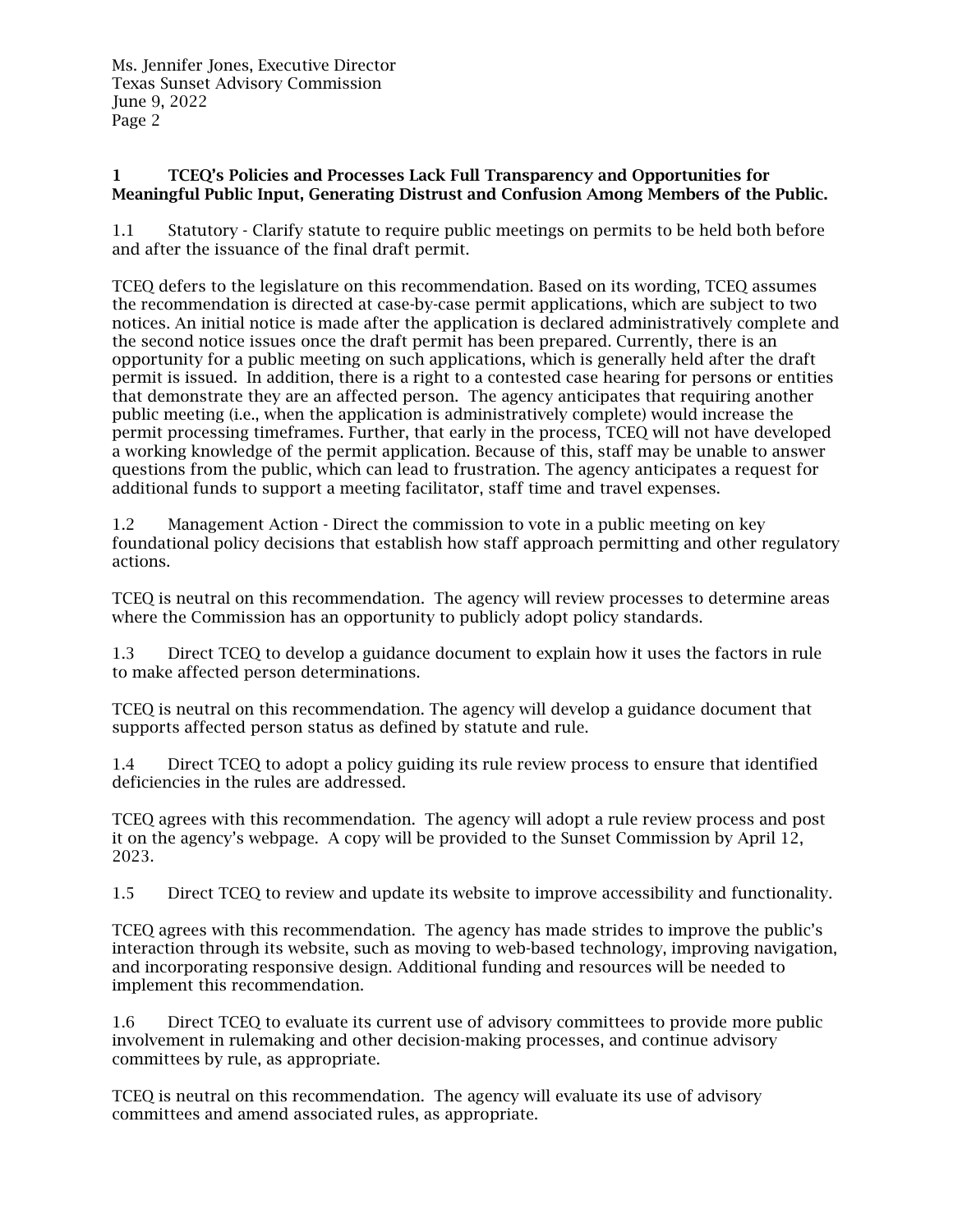#### 2 TCEQ's Compliance Monitoring and Enforcement Processes Need Improvements to Consistently and Equitably Hold Regulated Entities Accountable.

2.1 Require TCEQ's compliance history rating formula to consider all evidence of noncompliance while decreasing the current emphasis on site complexity, and direct the agency to regularly update compliance history ratings.

 TCEQ defers to the legislature on this recommendation. Additional funding and resources will be needed to upgrade the compliance history database to incorporate additional violations and more frequently calculate compliance history ratings.

Require TCEQ to consider all violations when classifying an entity as a repeat violator.

2.2 Require TCEQ to consider all violations when classifying an entity as a repeat violator.<br>TCEQ defers to the legislature on this recommendation. Additional funding will be needed to update the compliance history database.

2.3 Require TCEQ-regulated entities with temporary or open-ended permits to annually confirm their operational status.

TCEQ defers to the legislature on this recommendation. Additional funding will be needed to update the databases that store permitting information to allow entities to report their operational status.

 2.4 Direct TCEQ to reclassify recordkeeping violations based on the potential risk and severity of the violation.

TCEQ agrees with this recommendation. The agency will evaluate the Enforcement Initiation Criteria for recordkeeping violations and adjust as needed.

2.5 Direct TCEQ to develop and implement clear guidance to evaluate affirmative defense requests for air emissions.

 evaluations. To promote consistency, the agency created a centralized Emissions Event Review TCEQ agrees with this recommendation. In FY 2020, the agency initiated a review of its emissions event investigation process, including an examination of affirmative defense Section to review all reported emissions events. Continuing with these efforts, and in response to this recommendation, the agency will ensure that there is clear guidance for evaluating affirmative defense claims and an agency-wide approach to provide transparent and consistent evaluations.

agency's investigative resources. 2.6 Direct TCEQ to modify its approach to nuisance complaints to make better use of the

agency's investigative resources.<br>TCEQ agrees with this recommendation.

### 3 TCEQ's Oversight of Water Could Better Protect the State's Scarce Resources.

3.1 Remove the abolishment clause for the E- Flows Advisory Group and E- Flows Science Advisory Committee, and require the advisory group to adopt a biennial statewide work plan for adaptive management updates of environmental flow standards.

TCEQ defers to the legislature on this recommendation. The TCEQ supports adaptive management for environmental flows in the water rights process and will continue to provide this support and follow the adaptive management process outlined in statute.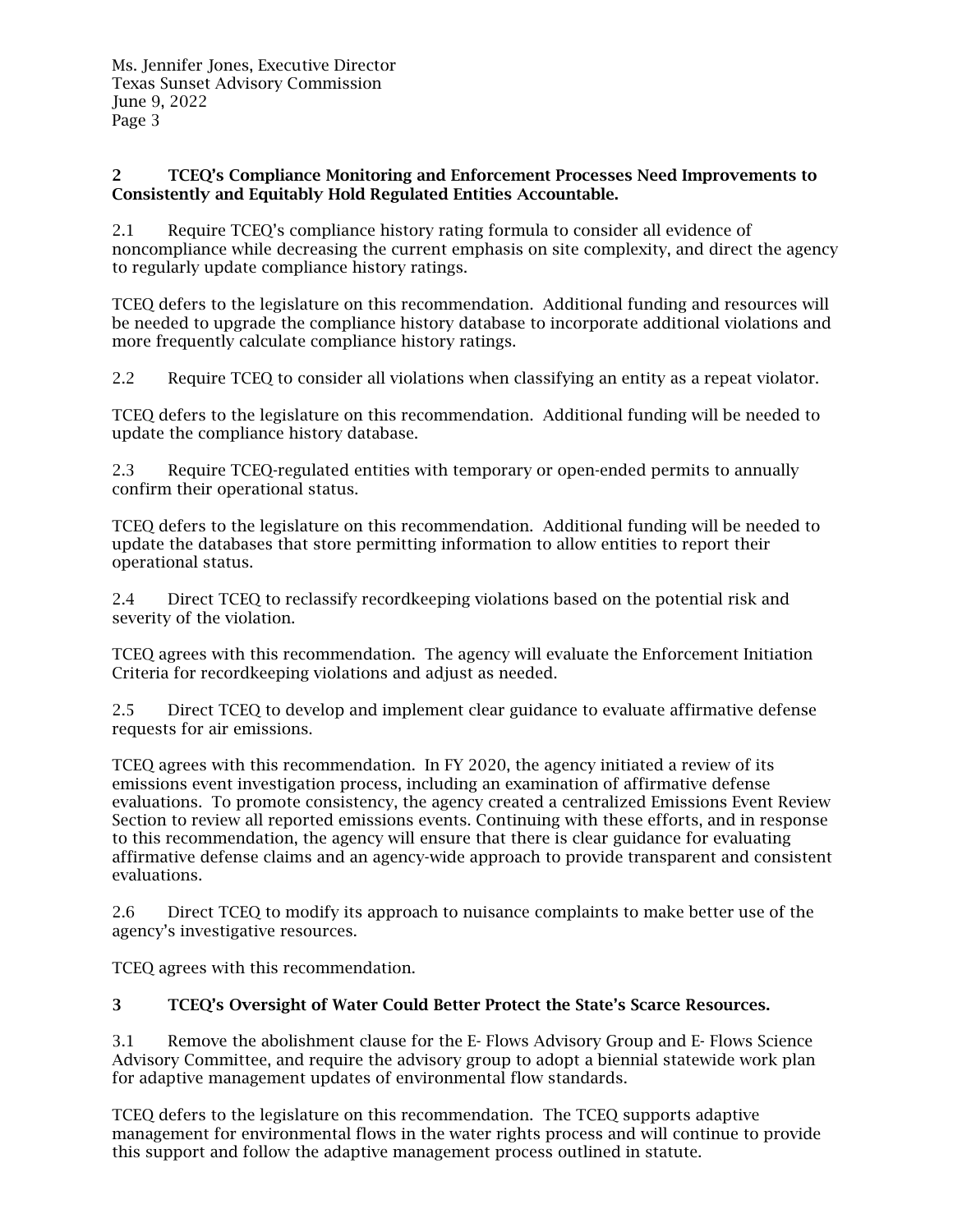3.2 Statutory - Require TCEQ to hold its annual meeting regarding priority groundwater management area studies in a public setting.

TCEQ defers to the legislature on this recommendation.

3.3 Management Action - Direct TCEQ to conduct a comprehensive study of its water usage data and initiate cancellation proceedings for water right permits with nonuse over 10 years.

The TCEQ will continue to review its water use data annually to ensure that the data is accurate and can be used to support the water rights permitting program, including maintaining the Water Availability Models (WAMs).

The TCEQ disagrees that the statute requires the agency to cancel water rights for nonuse after 10 years. While the Water Code addresses cancellation as both mandatory and discretionary, the Code Construction Act resolves this ambiguity in favor of allowing the agency the discretion to cancel water rights as appropriate.

 validation review of the a previous cancellation study for three river basins – the Neches, Colorado, and Nueces – that range from wetter parts of the state in East Texas to drier parts of respective WAMs. In fact, those existing water rights are already benefitted by the nonuse. But agency's review shows no significant changes to river flows or to flows to the bays and The agency also disagrees with assertions in the report that the cancellation of water rights will result in water available for new users or the environment. The agency recently completed a the state in South Texas. The validation review simulated the cancellation of the estimated cancellable rights in the WAM for each of the three basins. The review found that any water that may result from cancellation would be available and subject to existing water rights in the while the WAMs with the simulated cancellations indicate greater reliability for existing water rights, the results of the validation review show that the remaining unappropriated water, after simulated cancellation, is too intermittent and unreliable for most projects. In addition, the estuaries.

Finally, TCEQ anticipates that pursuing cancellation of water rights would be a costly and lengthy process that will engage the resources of the TCEQ, the State Office of Administrative Hearings, the Office of the Attorney General, and the courts.

### 4 TCEQ and OPIC Lack Certain Transparent and Efficient Processes for OPIC to More Effectively Represent the Public's Interest.

4.1 Management Action - Direct OPIC to consider developing and using umbrella contracts to procure expert assistance.

 TCEQ is neutral on this recommendation. OPIC has begun exploring the use of an umbrella contract as a potential tool for hiring experts.

4.2 Management Action - Direct TCEO commissioners to take formal action on OPIC's rulemaking recommendations.

TCEQ is neutral on this recommendation.

## 5 The State Has a Continuing Need for the Texas Commission on Environmental Quality.